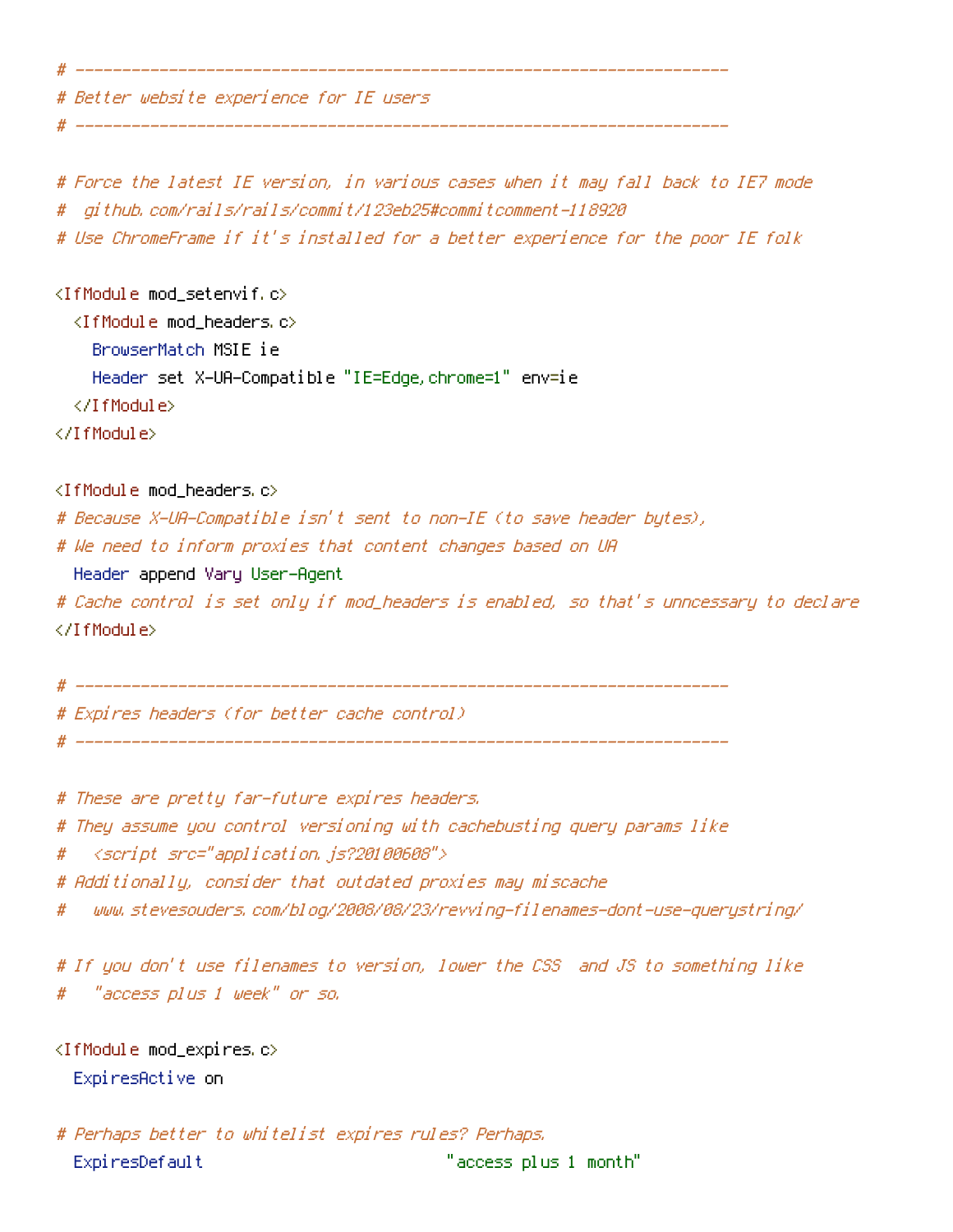| # cache appcache needs re-requests in FF 3.6 (thanks Remy "Introducing HTML5) |                         |
|-------------------------------------------------------------------------------|-------------------------|
| ExpiresByType text/cache—manifest                                             | "access plus 0 seconds" |
|                                                                               |                         |
| # Your document html                                                          |                         |
| ExpiresByType text/html                                                       | "access plus 0 seconds" |
|                                                                               |                         |
| # Data                                                                        |                         |
| ExpiresByType text/xml                                                        | "access plus 0 seconds" |
| ExpiresByType application/xml                                                 | "access plus 0 seconds" |
| ExpiresByType application/json                                                | "access plus 0 seconds" |
|                                                                               |                         |
| # RSS feed                                                                    |                         |
| ExpiresByType application/rss+xml                                             | "access plus 1 hour"    |
|                                                                               |                         |
| # Favicon (cannot be renamed)                                                 |                         |
| ExpiresByType image/x-icon                                                    | "access plus 1 week"    |
|                                                                               |                         |
| # Media: images, video, audio                                                 |                         |
| ExpiresByType image/gif                                                       | "access plus 1 month"   |
| ExpiresByType image/png                                                       | "access plus 1 month"   |
| ExpiresByType image/jpg                                                       | "access plus 1 month"   |
| ExpiresByType image/jpeg                                                      | "access plus 1 month"   |
| ExpiresByType video/ogg                                                       | "access plus 1 month"   |
| Expi resByType audio/ogg                                                      | "access plus 1 month"   |
| ExpiresByType video/mp4                                                       | "access plus 1 month"   |
| ExpiresByType video/webm                                                      | "access plus 1 month"   |
|                                                                               |                         |
| # HTC files (css3pie)                                                         |                         |
| ExpiresByType text/x-component                                                | "access plus 1 month"   |
|                                                                               |                         |
| # Webfonts                                                                    |                         |
| ExpiresByType font/truetype                                                   | "access plus 1 month"   |
| ExpiresByType font/opentype                                                   | "access plus 1 month"   |
| ExpiresByType application/x-font-woff                                         | "access plus 1 month"   |
| ExpiresByType image/svg+xml                                                   | "access plus 1 month"   |
| ExpiresByType application/vnd.ms-fontobject "access plus 1 month"             |                         |
|                                                                               |                         |
| # CSS and JavaScript                                                          |                         |
| ExpiresByType text/css                                                        | "access plus 1 year"    |

ExpiresByType application/javascript "access plus 1 year" ExpiresByType text/javascript "access plus 1 year"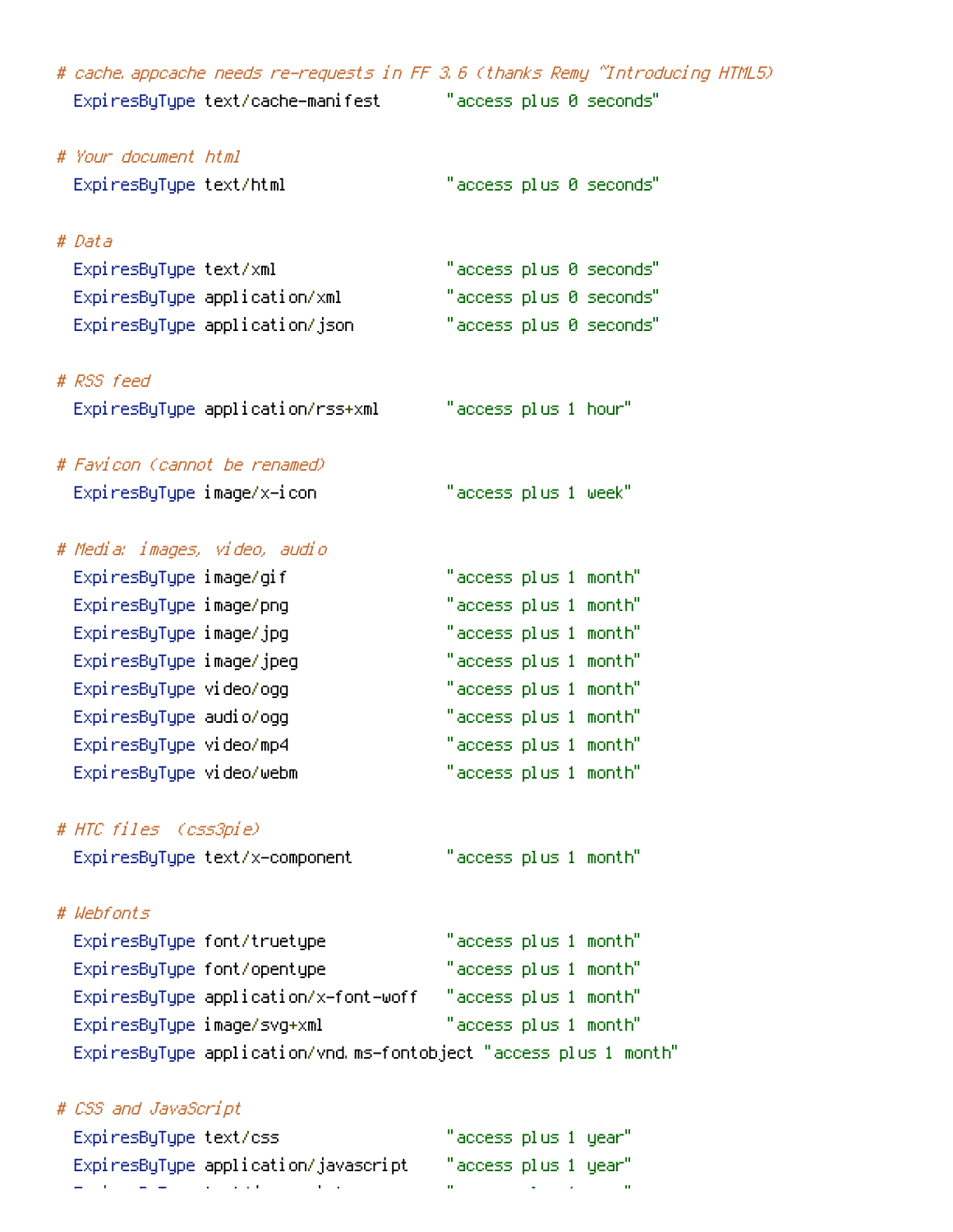```
<IfModule mod_headers.c>
  Header append Cache-Control "public"
</IfModule>
```
</IfModule>

```
# ----------------------------------------------------------------------
# ETag removal
# ----------------------------------------------------------------------
```

```
# FileETag None is not enough for every server.
<IfModule mod_headers.c>
  Header unset ETag
</IfModule>
# Since we're sending far-future expires, we don't need ETags for
# static content.
# developer.yahoo.com/performance/rules.html#etags
FileETag None
```
# ---------------------------------------------------------------------- # Start rewrite engine # ----------------------------------------------------------------------

# Turning on the rewrite engine is necessary for the following rules and features. # FollowSymLinks must be enabled for this to work.

<IfModule mod\_rewrite.c> Options +FollowSymlinks RewriteEngine On </IfModule> # ---------------------------------------------------------------------- # Suppress or force the "www." at the beginning of URLs

# ----------------------------------------------------------------------

# The same content should never be available under two different URLs - especially not with and # without "www." at the beginning, since this can cause SEO problems (duplicate content).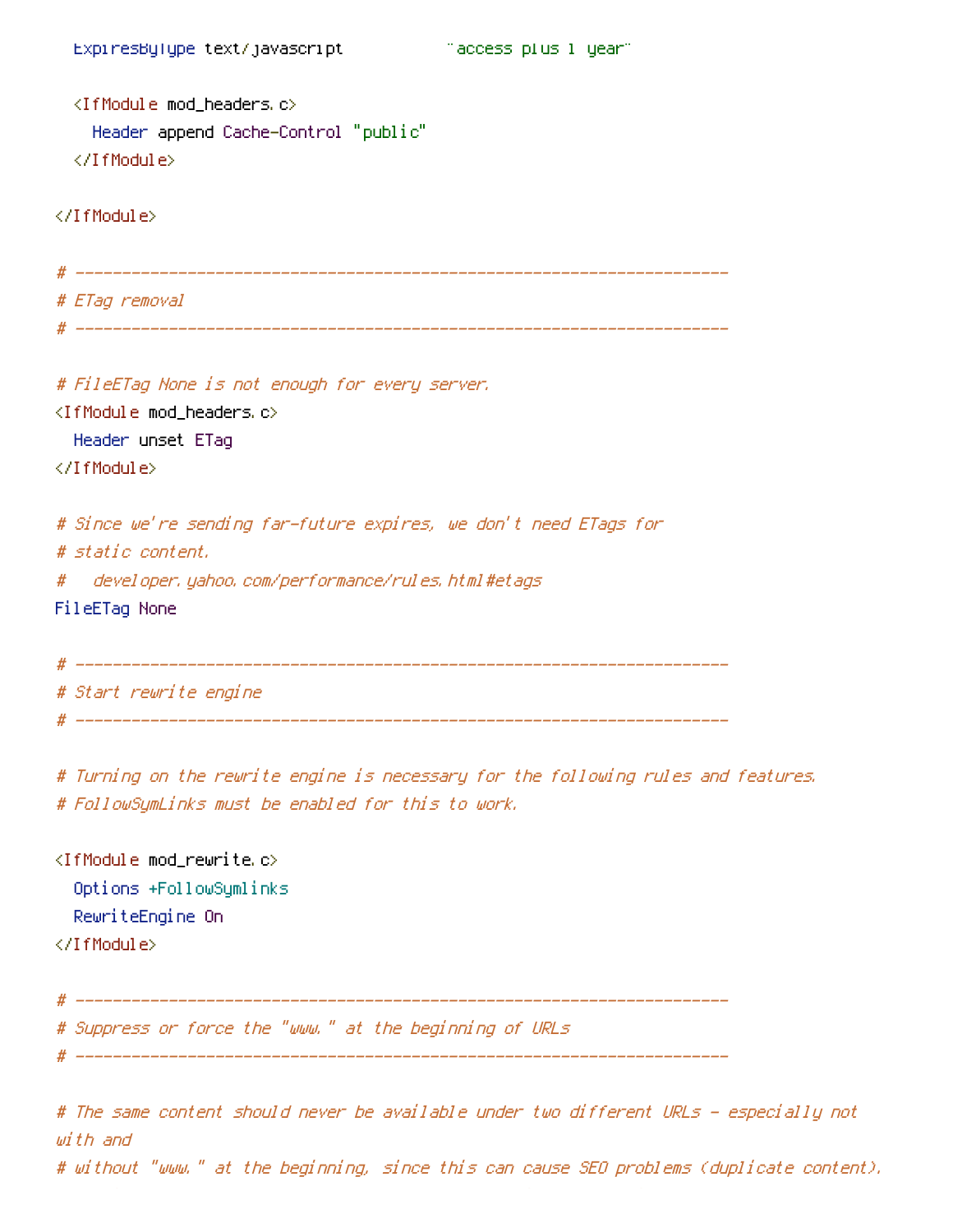# That's why you should choose one of the alternatives and redirect the other one.

# By default option 1 (no "www.") is activated. Remember: Shorter URLs are sexier. # no-www.org/faq.php?q=class\_b

# If you rather want to use option 2, just comment out all option 1 lines # and uncomment option 2. # IMPORTANT: NEVER USE BOTH RULES AT THE SAME TIME!

# ----------------------------------------------------------------------

# Option 1: # Rewrite "www.domain.com -> domain.com"

 $\langle$ IfModule mod rewrite.c $\rangle$ RewriteCond %{HTTPS} !=on RewriteCond %(HTTP\_HOST) ^www\.(.+)\$ [NC] RewriteRule ^(.\*)\$ http://%1/\$1 [R=301,L] </IfModule>

# ----------------------------------------------------------------------

# Option 2: # To rewrite "domain.com -> www.domain.com" uncomment the following lines. # Be aware that the following rule might not be <sup>a</sup> good idea if you # use "real" subdomains for certain parts of your website.

#  $\triangleleft$  fModule mod rewrite.c>

# RewriteCond %{HTTPS} !=on

- # RewriteCond %{HTTP\_HOST} !^www\..+\$ [NC]
- # RewriteCond %{HTTP\_HOST} (.+)\$ [NC]
- # RewriteRule ^(.\*)\$ http://www.%1/\$1 [R=301,L]

# </IfModule>

# ----------------------------------------------------------------------

# ----------------------------------------------------------------------

# Prevent SSL cert warnings

# Rewrite secure requests properly to prevent SSL cert warnings, e.g. prevent # https://www.domain.com when your cert only allows https://secure.domain.com # Uncomment the following lines to use this feature.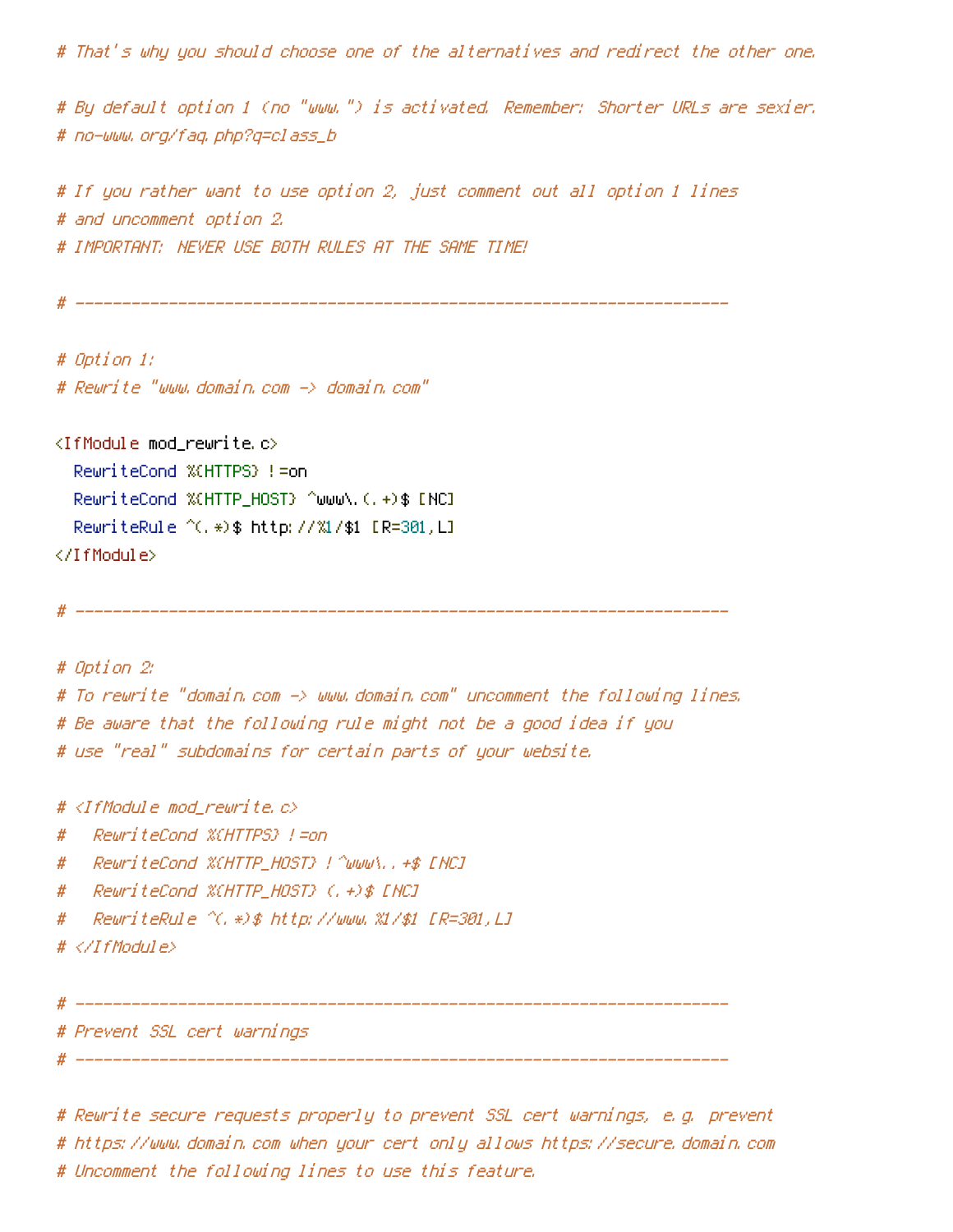# <IfModule mod\_rewrite.c>

# RewriteCond %{SERVER\_PORT} !^443

# RewriteRule (.\*) https://example-domain-please-change-me.com/\$1 [R=301,L]

# </IfModule>

# ----------------------------------------------------------------------

# UTF-8 encoding

# ----------------------------------------------------------------------

# Use UTF-8 encoding for anything served text/plain or text/html AddDefaultCharset utf-8

# Force UTF-8 for <sup>a</sup> number of file formats AddCharset utf-8 .html .css .js .xml .json .rss

# ----------------------------------------------------------------------

# A little more security

# ----------------------------------------------------------------------

# "-Indexes" will have Apache block users from browsing folders without <sup>a</sup> default document # Usually you should leave this activated, because you shouldn't allow everybody to surf through # every folder on your server (which includes rather private places like CMS system folders). Options -Indexes

# Block access to "hidden" directories whose names begin with <sup>a</sup> period. This # includes directories used by version control systems such as Subversion or Git.  $\langle$ IfModule mod rewrite.c $\rangle$ RewriteRule " $(^\circ\!\!\!\!\!\uparrow\!/\,) \setminus \ldots$ " - [F] </IfModule> # If your server is not already configured as such, the following directive # should be uncommented in order to set PHP's register\_globals option to OFF. # This closes <sup>a</sup> major security hole that is abused by most XSS (cross-site # scripting) attacks. For more information: http://php.net/register\_globals # # IF REGISTER\_GLOBALS DIRECTIVE CAUSES 500 INTERNAL SERVER ERRORS : # # Your server does not allow PHP directives to be set via .htaccess. In that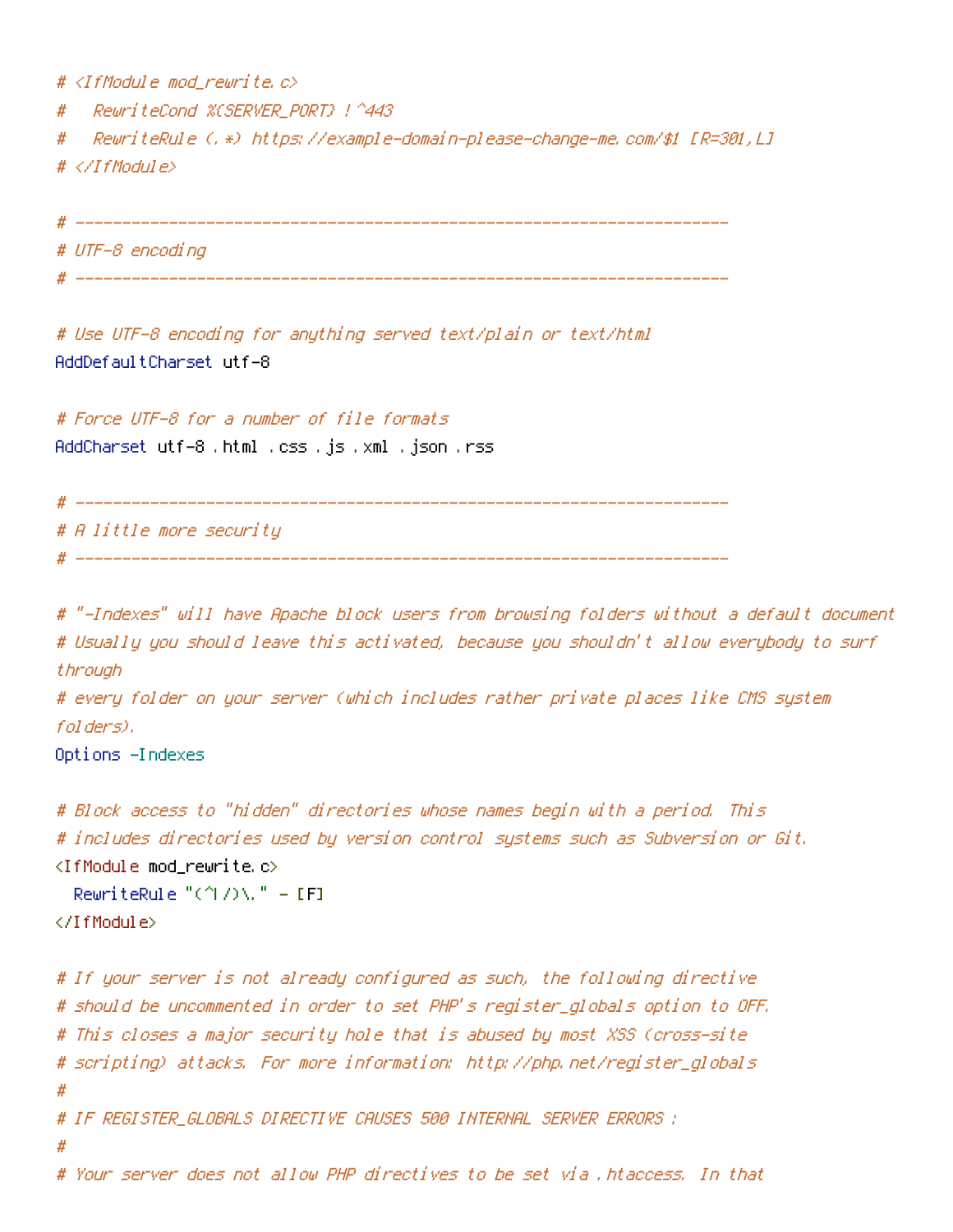# case you must make this change in your php.ini file instead. If you are # using <sup>a</sup> commercial web host, contact the administrators for assistance in # doing this. Not all servers allow local php.ini files, and they should # include all PHP configurations (not just this one), or you will effectively # reset everything to PHP defaults. Consult www.php.net for more detailed # information about setting PHP directives.

# php\_flag register\_globals Off

# Rename session cookie to something else, than PHPSESSID # php\_value session.name sid

# Do not show you are using php # php\_flag expose\_php Off

# Level of log detail - log all errors # php\_value error\_reporting -1

# Write errors to log file # php\_flag log\_errors On

# Do not display errors in browser (production - Off, development - On) # php\_flag display\_errors Off

# Do not display startup errors (production - Off, development - On) # php\_flag display\_startup\_errors Off

# Format errors in plain text # php\_flag html\_errors Off

# Show multiple occurrence of error # php\_flag ignore\_repeated\_errors Off

# Show same errors from different sources # php\_flag ignore\_repeated\_source Off

# Size limit for error messages # php\_value log\_errors\_max\_len 1024

# Don't precede error with string (doesn't accept empty string, use whitespace if you need)